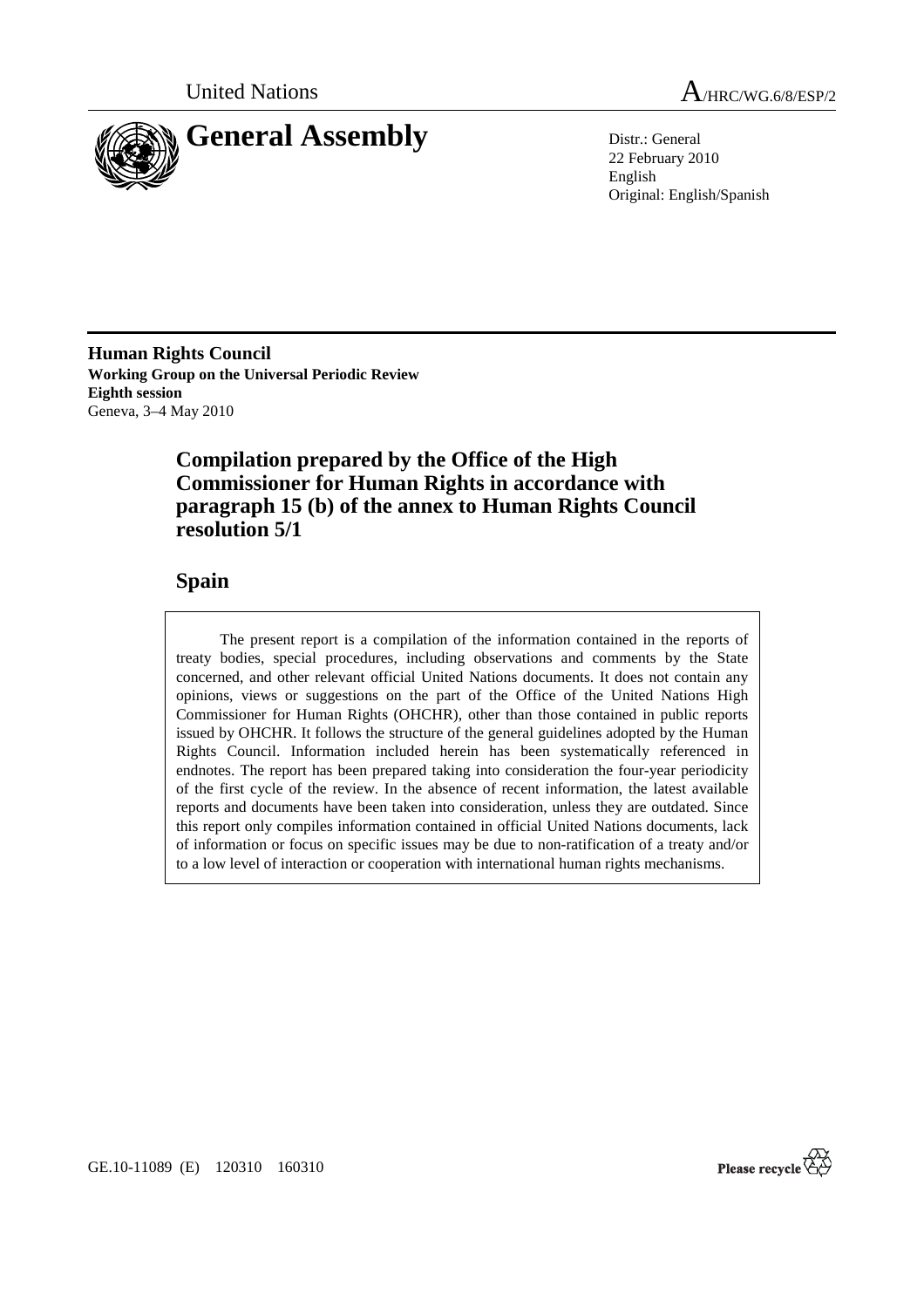# **I. Background and framework**

# **A. Scope of international obligations1**

| $treaties^2$     | Core universal human rights Date of ratification, accession Declarations<br>or succession | /reservations                                        | Recognition of specific competences of treaty bodies                                                  |                      |
|------------------|-------------------------------------------------------------------------------------------|------------------------------------------------------|-------------------------------------------------------------------------------------------------------|----------------------|
| <b>ICERD</b>     | 13 September 1968                                                                         | None                                                 | Individual complaints (art. 14):                                                                      | N <sub>o</sub>       |
| <b>ICESCR</b>    | 27 April 1977                                                                             | None                                                 |                                                                                                       |                      |
| <b>ICCPR</b>     | 27 April 1977                                                                             | None                                                 | - Inter-State complaints (art. 41):                                                                   | Yes                  |
| <b>ICCPR-OP1</b> | 25 January 1985                                                                           | Yes (art. $5^3$ )                                    |                                                                                                       |                      |
| <b>ICCPR-OP2</b> | 11 April 1991                                                                             | None                                                 |                                                                                                       |                      |
| <b>CEDAW</b>     | 5 January 1984                                                                            | $\mathrm{Yes}^4$                                     |                                                                                                       |                      |
| OP-CEDAW         | 6 July 2001                                                                               | None                                                 | Inquiry procedure (arts. 8 and 9):                                                                    | Yes                  |
| <b>CAT</b>       | 21 October 1987                                                                           | None                                                 | Inter-State complaints (art. 21):<br>Individual complaints (art. 22):<br>Inquiry procedure (art. 20): | Yes<br>Yes<br>Yes    |
| OP-CAT           | 4 April 2006                                                                              | None                                                 |                                                                                                       |                      |
| <b>CRC</b>       | 6 December 1990                                                                           | Yes (arts. 21 and $38$ ) <sup>5</sup>                |                                                                                                       |                      |
| OP-CRC-AC        | 8 March 2002                                                                              | <b>Binding</b> declaration<br>under art. 3: 18 years |                                                                                                       |                      |
| OP-CRC-SC        | 18 December 2001                                                                          | None                                                 |                                                                                                       |                      |
| <b>CRPD</b>      | 3 December 2007                                                                           | None                                                 |                                                                                                       |                      |
| OP-CRPD          | 3 December 2007                                                                           | None                                                 | Inquiry procedure (arts. 6 and 7):                                                                    | Yes                  |
| <b>CED</b>       | 24 September 2009                                                                         | None                                                 | Individual complaints (art. 31):<br>Inter-State complaints (art. 32):                                 | No<br>N <sub>o</sub> |

Core treaties to which Spain is not a party: OP-ICESCR<sup>6</sup> (signature only, 2009), and ICRMW.

| Ratification, accession or succession |  |
|---------------------------------------|--|
| <b>Yes</b>                            |  |
| Yes                                   |  |
| Yes                                   |  |
|                                       |  |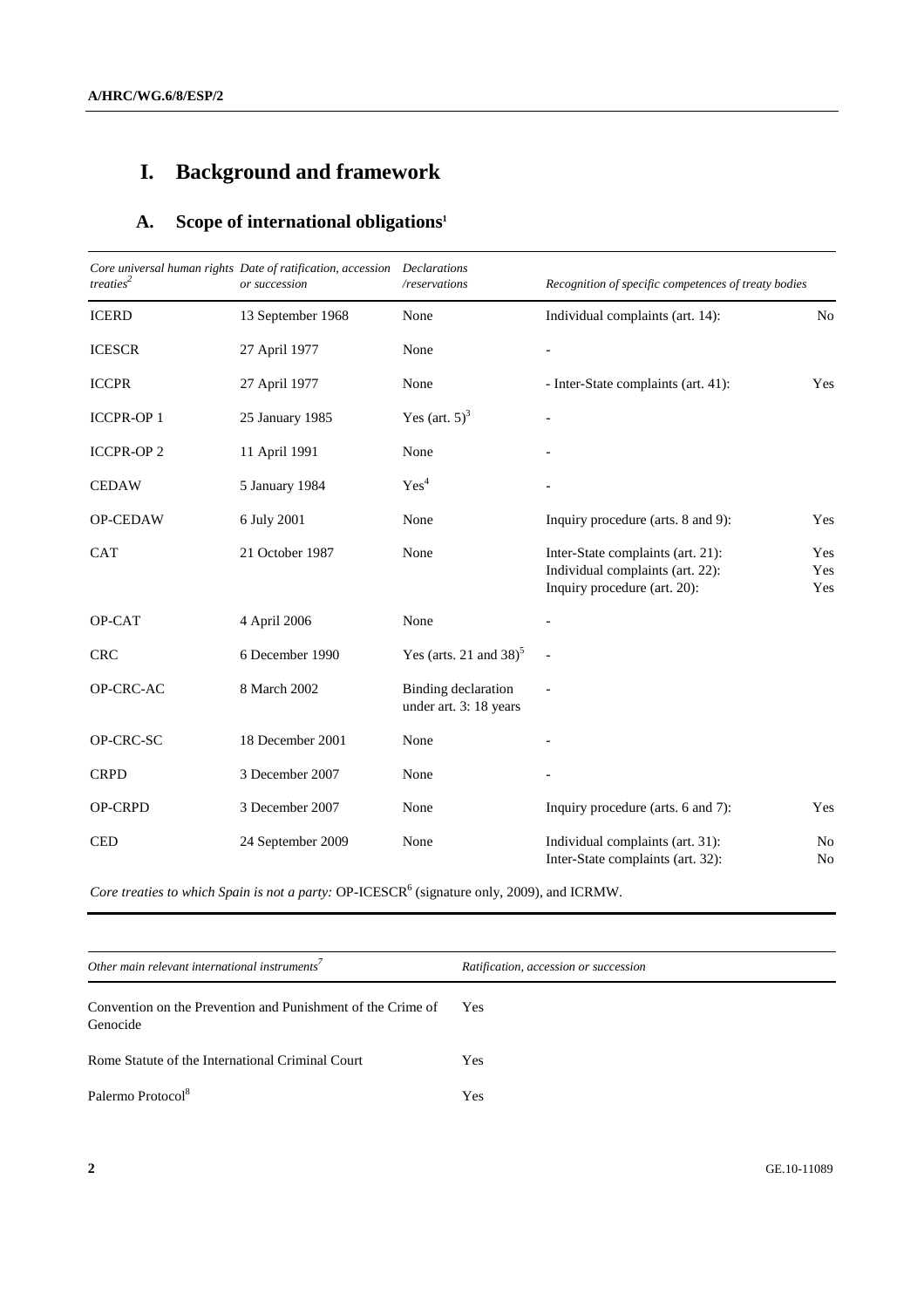| Other main relevant international instruments <sup>7</sup>                                                                               | Ratification, accession or succession                          |
|------------------------------------------------------------------------------------------------------------------------------------------|----------------------------------------------------------------|
| Refugees and stateless persons <sup>9</sup>                                                                                              | Yes, except 1961 Conventions on the reduction of Statelessness |
| Geneva Conventions of 12 August 1949 and Additional Protocols Yes, except Additional Protocol III (signature only, 2005)<br>thereto $10$ |                                                                |
| ILO fundamental conventions $11$                                                                                                         | Yes                                                            |
| <b>UNESCO</b> Convention against Discrimination in Education                                                                             | Yes (acceptance)                                               |

1. In 2009 the Committee against Torture (CAT) invited Spain to ratify OP-CESCR.<sup>12</sup>

### **B. Constitutional and legislative framework**

2. CAT and the Human Rights Committee (HR Committee) welcomed the adoption of Act No. 52/2007, the Historical Memory Act, which provides for reparations for the victims of the dictatorship.<sup>13</sup>

3. CAT also noted with satisfaction the amendment of article 174 of the Criminal  $Code<sub>14</sub>$  but observed that the definition of torture was not fully in line with the Convention.<sup>15</sup> It was concerned that the offence of torture may be subject to a statute of limitations after 15 years.<sup>16</sup>

4. It took note of a legislative amendment with regard to the application of universal jurisdiction over international crimes in national courts. It urged the State to ensure that the reform would not impede the exercise of its jurisdiction over all acts of torture.<sup>17</sup>

5. The Committee on the Elimination of Discrimination against Women (CEDAW) commended the adoption of Organic Law 3/2007 on effective equality for men and women, which includes a definition of discrimination against women in line with the Convention, Organic Law 1/2004 on integral protection measures against gender violence, and Law  $33/2006$  on the equality of men and women in the order of succession to titles of nobility.<sup>18</sup> It also noted that the constitutional reform necessary to guarantee equality before the law for women and men in the succession to the Crown has not yet taken place owing to other pending constitutional reform proposals.<sup>19</sup>

6. CAT noted with satisfaction the amendment of article 154 of the Civil Code, explicitly prohibiting the use of any form of violence or physical punishment against children.20

## **C. Institutional and human rights infrastructure**

7. The Defensoría del Pueblo of Spain was accredited with "A" status by the International Coordinating Committee of National Human Rights Institutions for the Promotion and Protection of Human Rights (ICC) in 2000, which was reconfirmed in 2007.21

8. CAT noted that Organization Act No. 1/2009 established that the Defensor del Pueblo (Ombudsman) will act as the national mechanism for the prevention of torture, in accordance with OP-CAT, and that the same Act provides for the creation of an advisory board to provide technical and legal cooperation. It recommended that the State ensure that the Ombudsman has sufficient resources.<sup>22</sup>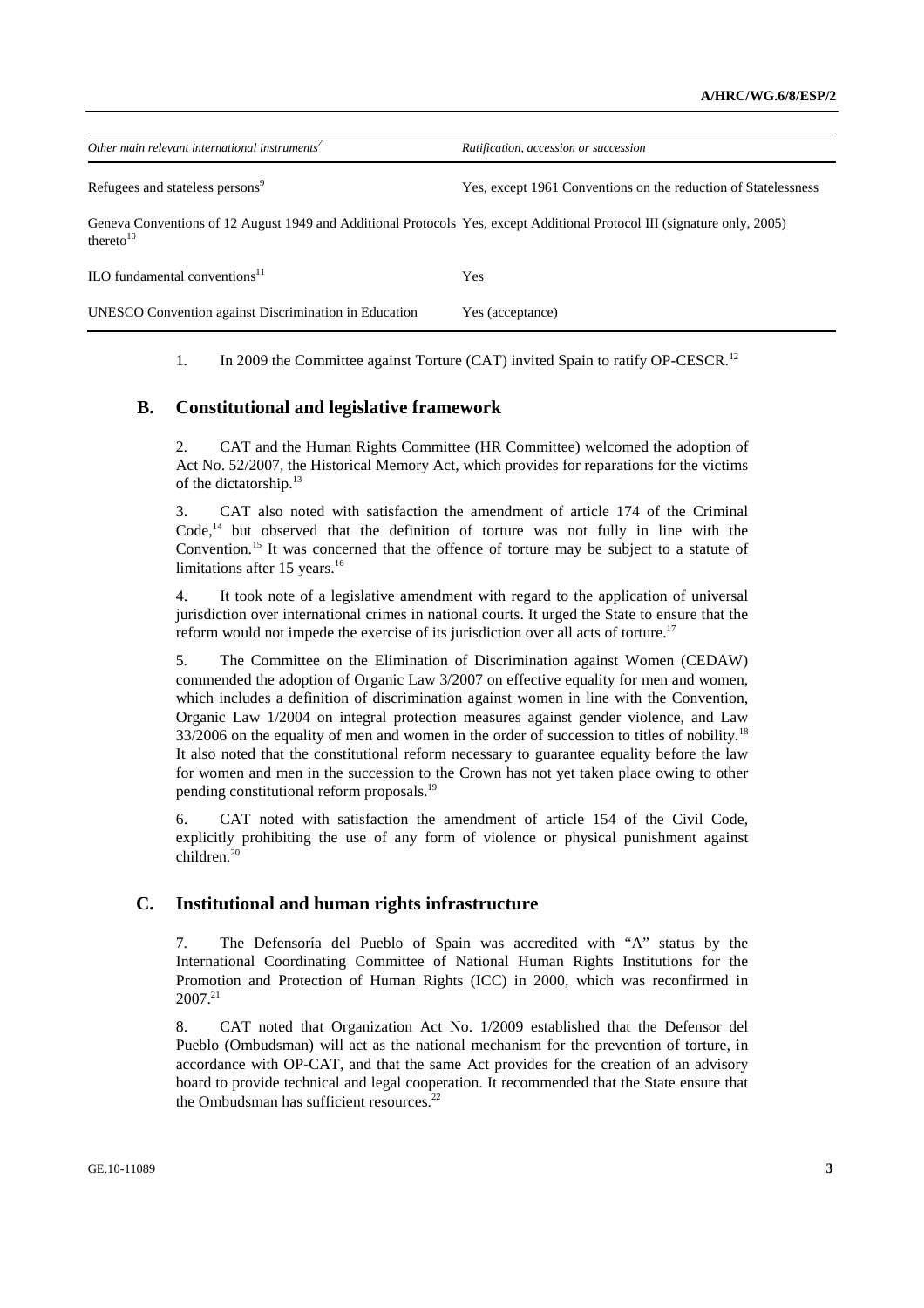9. In 2009 CEDAW noted that the Council on Women's Participation, created by Organic Law 3/2007, was not yet functioning.<sup>23</sup>

10. CRC welcomed the establishment of a cross-sectoral Child Rights Observatory. It noted, however, that cooperation between the central administration and the autonomous communities remains insufficient. $24$ 

11. The ILO Committee of Experts on the Application of Conventions and Recommendations noted, as regards persons with disabilities, that the Government had issued Royal Decrees Nos.1417/2006 and 1414/2006 on a system of arbitration to resolve complaints and on the application of Act No. 51/2003 on equality of opportunity for persons with disabilities.<sup>25</sup>

#### **D. Policy measures**

12. CAT noted with satisfaction the adoption of the Human Rights Plan.<sup>26</sup> CEDAW commended the adoption of the Strategic Plan for Equality of Opportunities (2008-2011).<sup>27</sup>

## **II. Promotion and protection of human rights on the ground**

## **A. Cooperation with human rights mechanisms**

#### **1. Cooperation with treaty bodies**

| Treaty body <sup>28</sup> | Latest report submitted and Latest concluding<br>considered | observations  | Follow-up response                                 | Reporting status                                                       |
|---------------------------|-------------------------------------------------------------|---------------|----------------------------------------------------|------------------------------------------------------------------------|
| <b>CERD</b>               | 2003                                                        | March 2004    |                                                    | Combined eighteenth to<br>twentieth report received<br><b>May 2009</b> |
| <b>CESCR</b>              | 2002                                                        | May 2004      |                                                    | Fifth report received in<br>June 2009                                  |
| HR Committee              | 2007                                                        | October 2008  | Overdue since November Sixth report due to<br>2009 | November 2012                                                          |
| <b>CEDAW</b>              | 2008                                                        | August 2009   | Due in August 2011                                 | Seventh and eighth<br>reports due in 2013                              |
| <b>CAT</b>                | 2008                                                        | November 2009 | Due in November 2010                               | Sixth report due in 2013                                               |
| <b>CRC</b>                | 1999                                                        | June 2002     |                                                    | Combined third and<br>fourth report submitted in<br>2008               |
| OP-CRC-AC                 | 2006                                                        | October 2007  |                                                    |                                                                        |
| OP-CRC-SC                 | 2006                                                        | October 2007  |                                                    |                                                                        |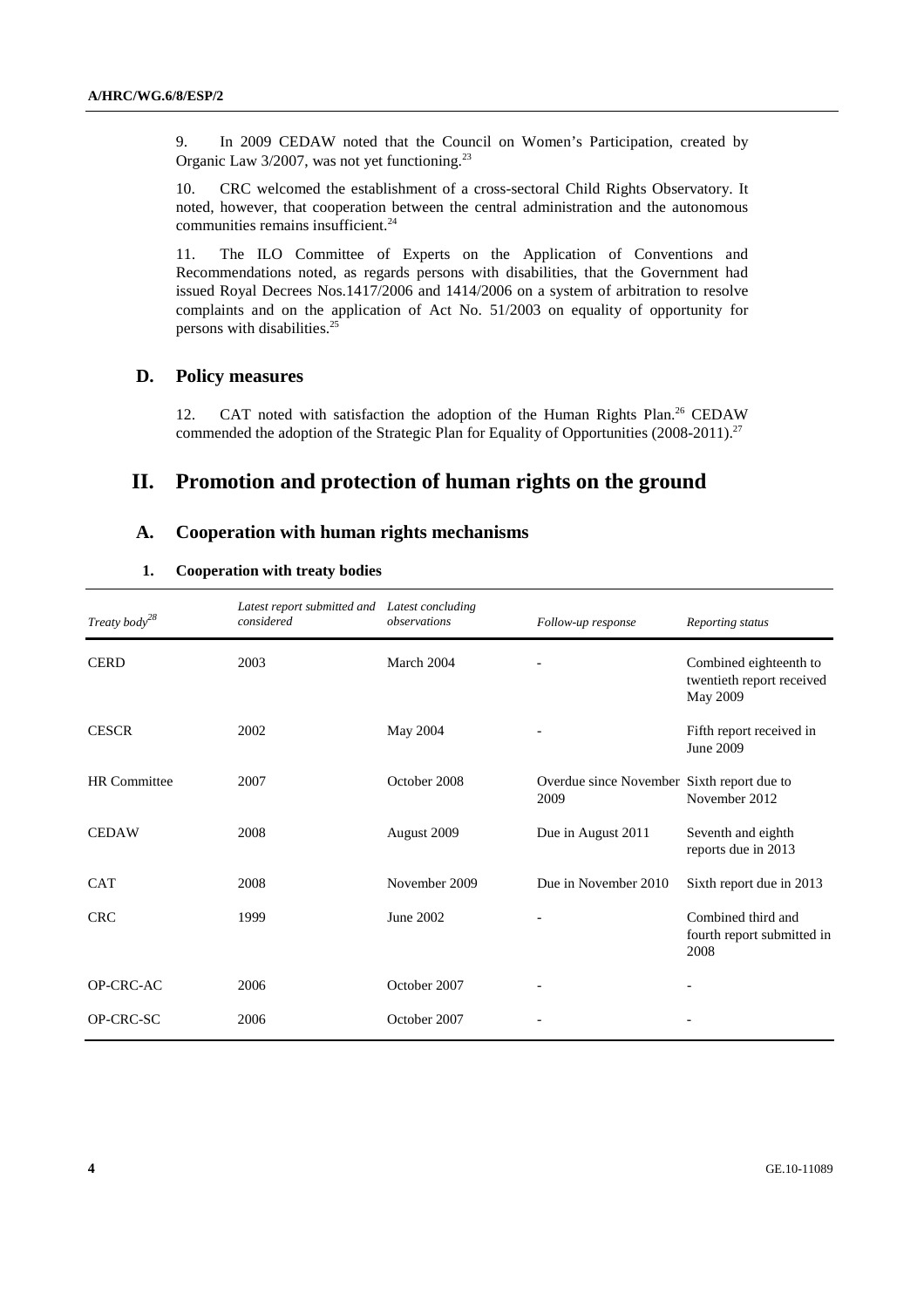#### **2. Cooperation with special procedures**

| Standing invitation issued                                | Yes                                                                                                                                                                                                                                                                                                                                                                                                                                                                                                                                                                                                    |
|-----------------------------------------------------------|--------------------------------------------------------------------------------------------------------------------------------------------------------------------------------------------------------------------------------------------------------------------------------------------------------------------------------------------------------------------------------------------------------------------------------------------------------------------------------------------------------------------------------------------------------------------------------------------------------|
| Latest visits or mission reports                          | Special Rapporteur on the promotion and protection of human rights and fundamental freedoms<br>while countering terrorism (7-14 May 2008); <sup>29</sup> Special Rapporteur on adequate housing as a<br>component of the right to an adequate standard of living, and on the right to non-discrimination in<br>this context (20 November-1 December 2006); <sup>30</sup> Special Rapporteur on torture and other cruel,<br>inhuman or degrading treatment or punishment (5-10 October 2003); <sup>31</sup> Special Rapporteur on the<br>human rights of migrants (15-27 September 2003). <sup>32</sup> |
| Visits agreed upon in principle                           | Special Rapporteur on the promotion and protection of the right to freedom of opinion and<br>expression                                                                                                                                                                                                                                                                                                                                                                                                                                                                                                |
| Visits requested and not yet<br>agreed upon               | Special Rapporteur on the human rights of migrants (requested in 2006); independent expert on the<br>minority issues (requested in 2006)                                                                                                                                                                                                                                                                                                                                                                                                                                                               |
| Facilitation/cooperation during<br>missions               | The Special Rapporteur on adequate housing as a component of the right to an adequate standard<br>of living expressed his gratitude to the Government of Spain for the invitation, the support it<br>provided during the mission and its constructive response to his preliminary observations. <sup>33</sup>                                                                                                                                                                                                                                                                                          |
| Follow-up to visits                                       |                                                                                                                                                                                                                                                                                                                                                                                                                                                                                                                                                                                                        |
| Responses to letters of<br>allegations and urgent appeals | During the period under review, eight communications were sent. The Government replied to five<br>communications, representing replies to 62.5 per cent of communications sent.                                                                                                                                                                                                                                                                                                                                                                                                                        |
| Responses to questionnaires on<br>thematic issues         | Spain responded to 15 of the 21 questionnaires sent by special procedures mandate holders. <sup>34</sup>                                                                                                                                                                                                                                                                                                                                                                                                                                                                                               |

#### **3. Cooperation with the Office of the High Commissioner for Human Rights**

13. Spain contributed financially to OHCHR in 2006, 2007, 2008 and 2009, including contributions to the Voluntary Fund for Victims of Torture, the Voluntary Fund for Indigenous Populations and the Voluntary Trust Fund on Contemporary Forms of Slavery.<sup>35</sup>

14. In 2008, OHCHR implemented one of its indigenous fellowship programmes in partnership with a university in Bilbao.<sup>36</sup>

15. The High Commissioner visited Spain on 4 November 2009.

#### **B. Implementation of international human rights obligations**

#### **1. Equality and non-discrimination**

16. CEDAW remained concerned about the persistence of entrenched, traditional stereotypes regarding the roles and responsibilities of women and men, which contribute to women's disadvantaged position.<sup>37</sup>

17. The Committee urged the State to give full attention to the needs of rural women and ensure that all policies and programmes aimed at promoting gender equality reach rural areas and are fully implemented at all levels.<sup>38</sup> It also noted the sharp increase of migrant female workers in the agricultural-food industry, employed as temporary farmhands.<sup>39</sup>

18. CAT took note of the efforts of the State to combat racism and xenophobia as well as of its adoption of the Strategic Plan for Citizenship and Integration (2007–2010). It expressed concern about information indicating a higher frequency of acts of intolerance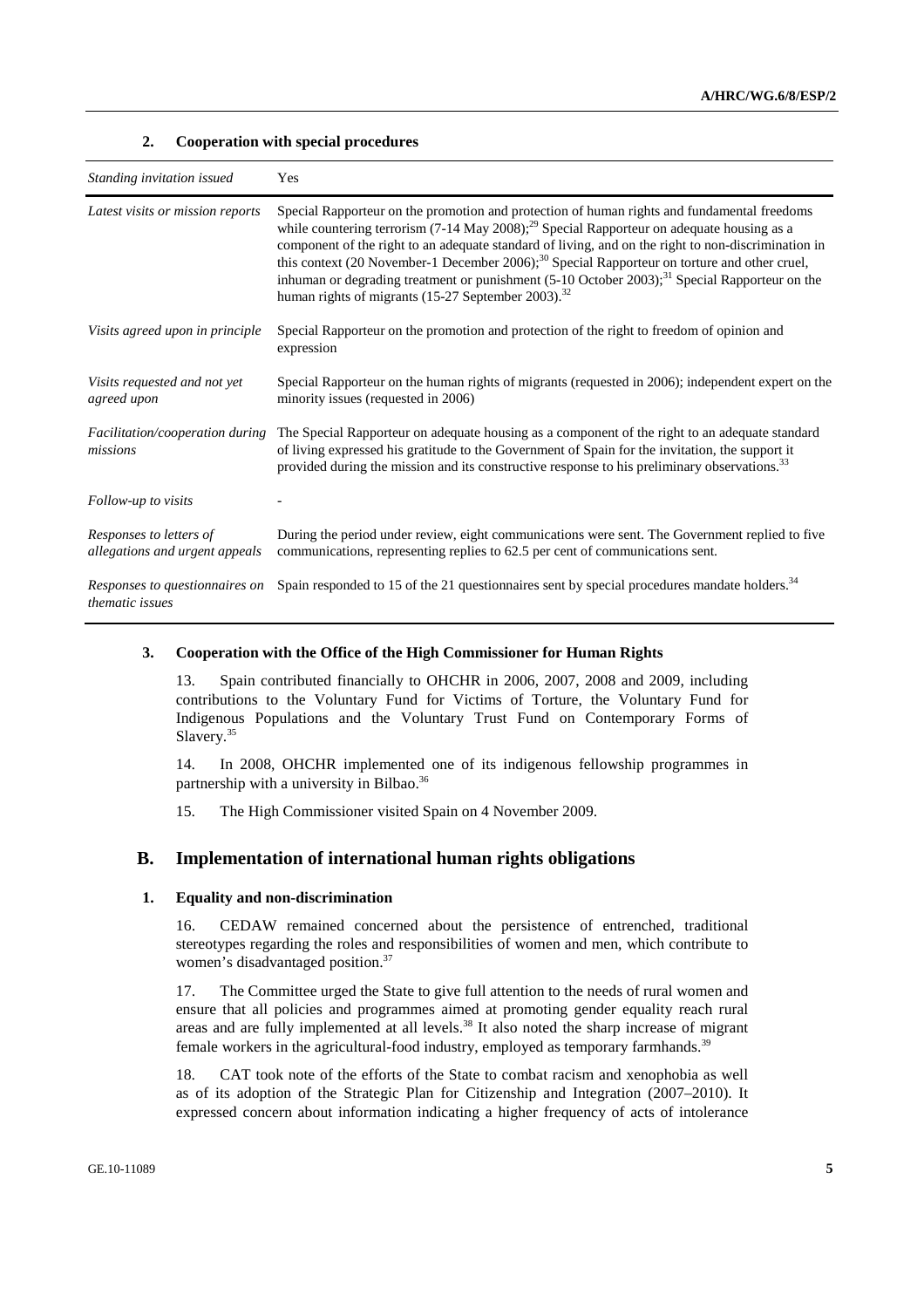and incidents of racial violence against migrants and persons of different ethnic or religious backgrounds, as well as about allegations that the authorities' responses to these acts are not always timely or adequate.40 The HR Committee and the Committee on Economic, Social and Cultural Rights (CESCR) expressed similar concerns.<sup>41</sup> The Committee on the Elimination of Racial Discrimination (CERD) expressed concern about allegations received of instances of police misbehaviour towards ethnic minorities or persons of non-Spanish origin. $42$  The Special Rapporteur on the question of torture $43$  and UNHCR conveyed similar views.44 UNHCR added that Spain does not record and publish official statistics about incidents or reports on racially motivated crimes.<sup>45</sup> In one case, the HR Committee found a violation of the right to be free from racial discrimination.<sup>46</sup>

19. In January 2008, the Special Rapporteurs on the human rights of migrants and on contemporary forms of racism, racial discrimination, xenophobia and related intolerance, sent a communication concerning a minor of Ecuadorian nationality who was allegedly attacked in Barcelona on 7 October 2009 on a train. The assailant is said to have insulted her, beaten her while hurling racist and xenophobic abuse, and threatened to kill her. The Provincial High Court in Barcelona reportedly decided to confirm the pretrial release of the assailant without bail, after having dismissed the appeals lodged. In its reply, the Government pointed out that, as soon as the young victim had sought help, the Civil Guard had launched a hunt for the perpetrator of these acts, who was later detained at his home. Furthermore, the Spanish Government considers that the problem of eliminating racist attitudes requires a comprehensive remedy.<sup>47</sup>

20. The Special Rapporteur on the promotion and protection of human rights and fundamental freedoms while countering terrorism noted that since the Madrid bombings in March 2004, a series of efforts have been made in order to prevent xenophobia from developing, as well as to further the integration of communities.<sup>48</sup>

21. The ILO Committee of Experts said it hoped that the Government would provide information on programmes to, among other things, promote better understanding and greater tolerance in respect of persons belonging to minority groups, particularly migrants and nationals of non-European origin and the Roma people.<sup>49</sup>

#### **2. Right to life, liberty and security of the person**

22. CAT recommended that the State continue its efforts to reduce the number of suicides and violent deaths in all places of detention.<sup>50</sup> The Special Rapporteur on the question of torture noted in 2004 that complaints and reports of torture or ill-treatment should be investigated promptly and effectively. Legal action should be taken against the public officials involved, and they should be suspended from their duties pending the outcome of the investigation and any subsequent legal or disciplinary proceedings.<sup>51</sup> The HR Committee<sup>52</sup> in 2009 and the Special Rapporteur on the promotion and protection of human rights and fundamental freedoms while countering terrorism in 2008 expressed similar concerns.53 In response, the Government of Spain referred to measures adopted to ensure the timely detection and investigation of cases of police abuse.<sup>54</sup> CAT has found violations in two cases against Spain. The State provided a response and the dialogue is ongoing.<sup>55</sup>

23. CAT reiterated its position that that under no circumstances must diplomatic guarantees be used as a safeguard against torture or ill-treatment where there are substantial grounds for believing that a person would be in danger of being subjected to torture or illtreatment upon return.<sup>56</sup> The Special Rapporteur on the promotion and protection of human rights and fundamental freedoms while countering terrorism was extremely concerned about the implementation of an extradition approved by the Audiencia Nacional on diplomatic assurances in respect of the risk of torture, despite repeated calls by the Special Rapporteur to the contrary.57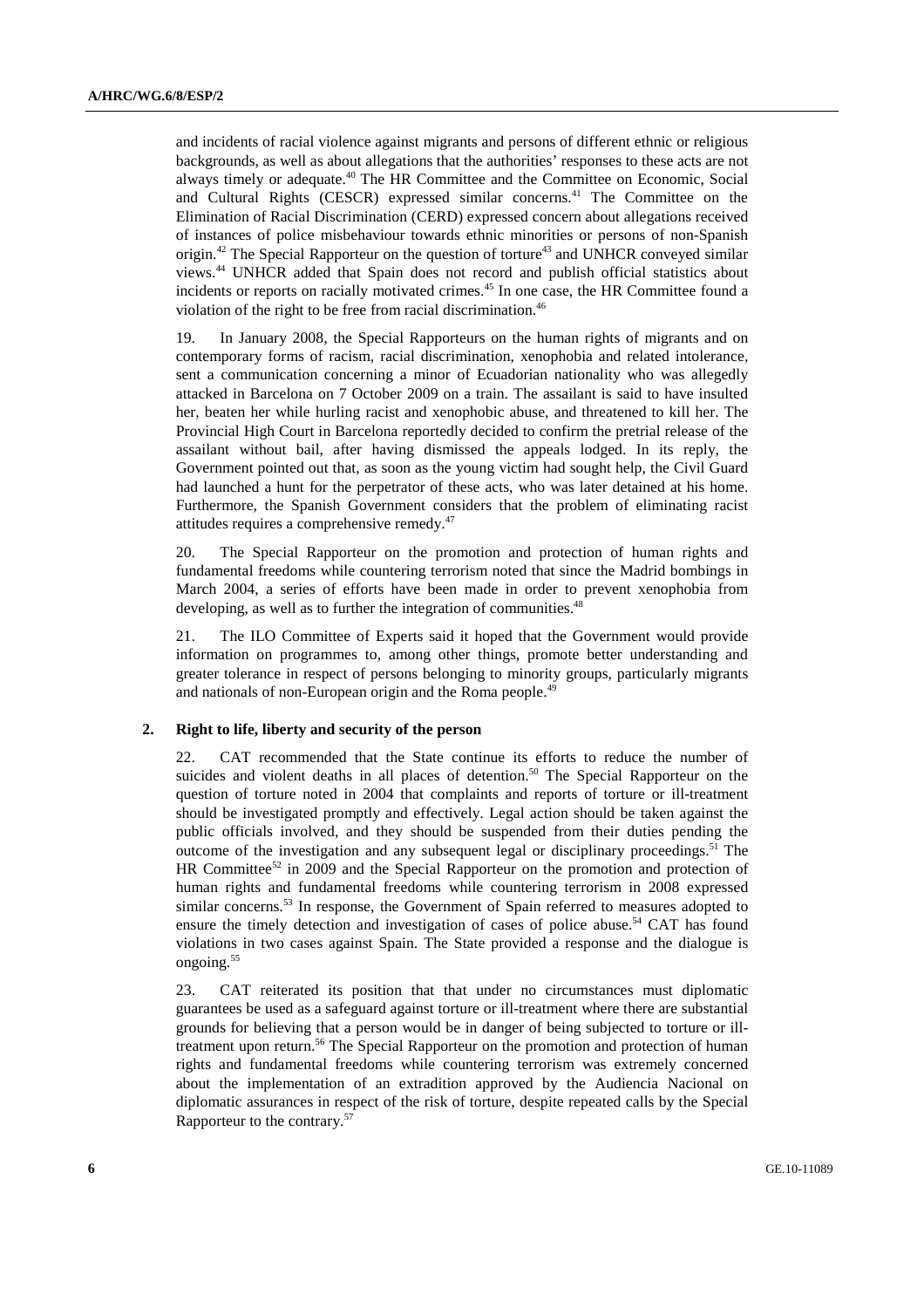24. The HR Committee welcomed the plan to improve conditions of detention in prisons and encouraged the State to seek alternative solutions to imprisonment.<sup>58</sup>

25. CAT took note of the steps taken to improve the guarantees of individuals held in incommunicado detention. It was also pleased to note the commitment to expressly forbid the use of incommunicado detention for minors. The Committee reiterated its concern that the system of incommunicado detention for offences involving terrorists or armed gangs, which may last for up to 13 days, undermines the guarantees of the rule of law. The State must review incommunicado detention with a view to its abolition, and ensure that all persons deprived of their liberty have access to the fundamental rights of detainees.59 The  $HR$  Committee,<sup>60</sup> the Special Rapporteur on the promotion and protection of human rights and fundamental freedoms while countering terrorism<sup>61</sup> and the Special Rapporteur on the question of torture<sup>62</sup> expressed similar concerns.

26. CERD recalled, as highlighted also by  $UNHCR<sub>1</sub><sup>63</sup>$  that law enforcement officials should receive intensive training to ensure that in the performance of their duties they respect and protect human dignity and maintain and uphold the human rights of all persons without distinction as to race, colour or national or ethnic origin.<sup>64</sup>

27. CAT remained concerned at reports of an unacceptable number of acts of violence against women, including domestic violence, which sometimes result in murder. It was of the view that the extent of this problem in the State calls for a response that goes beyond legislative provisions and action plans and requires a comprehensive effort to change the perception of women in society and dispel associated stereotypes.<sup>65</sup> CEDAW remained concerned about the prevalence of violence against women; it noted with concern that the number of reported murders of women by current and former spouses or partners has not declined significantly and that the severity of violence committed against women has actually increased.<sup>66</sup> CESCR and the HR Committee have expressed similar concerns.<sup>67</sup> CRC expressed its concern at reports that female genital mutilation is practised on girls of sub-Saharan origin.<sup>68</sup>

28. CAT was concerned about the particularly vulnerable situation of migrant women in an irregular situation who are victims of gender-based violence, and recommended that the State should speed up the adoption of the bill to amend Organization Act No. 4/2000, in order to enable such women to request and obtain a residence or work permit given their exceptional circumstances.<sup>69</sup>

29. Given the interlinkages between violence against women and women's right to adequate housing, the Special Rapporteur on adequate housing recommended that the Spanish authorities continue and develop their work on this issue.<sup>70</sup>

30. CAT, as well as  $\text{CEDAW}^{71}$  commended the adoption of the Plan to Combat Human Trafficking for Purposes of Sexual Exploitation. UNHCR highlighted that the Plan should acknowledge that victims of trafficking may be in need of international protection.<sup>72</sup> CRC welcomed the elaboration and evaluation of the first National Plan of Action against the Commercial Sexual Exploitation of Children as well as the adoption of a second National Plan of Action for 2006 to 2009. However, it was concerned that the Plan does not cover all areas of the Optional Protocol, lacks adequate resources and is inadequately disseminated.73 CAT expressed concern that the Criminal Code contains no criminal offence specifically addressing human trafficking for the purposes of sexual exploitation. It recommended that the State establish a national mechanism to identify all victims and take the necessary measures to ensure access to the asylum procedure for foreign women who are victims of trafficking or at risk of being trafficked, who can show a need for international protection.<sup>74</sup> CEDAW<sup>75</sup> in 2009, CRC<sup>76</sup> in 2007 and CESCR<sup>77</sup> in 2004 made similar recommendations.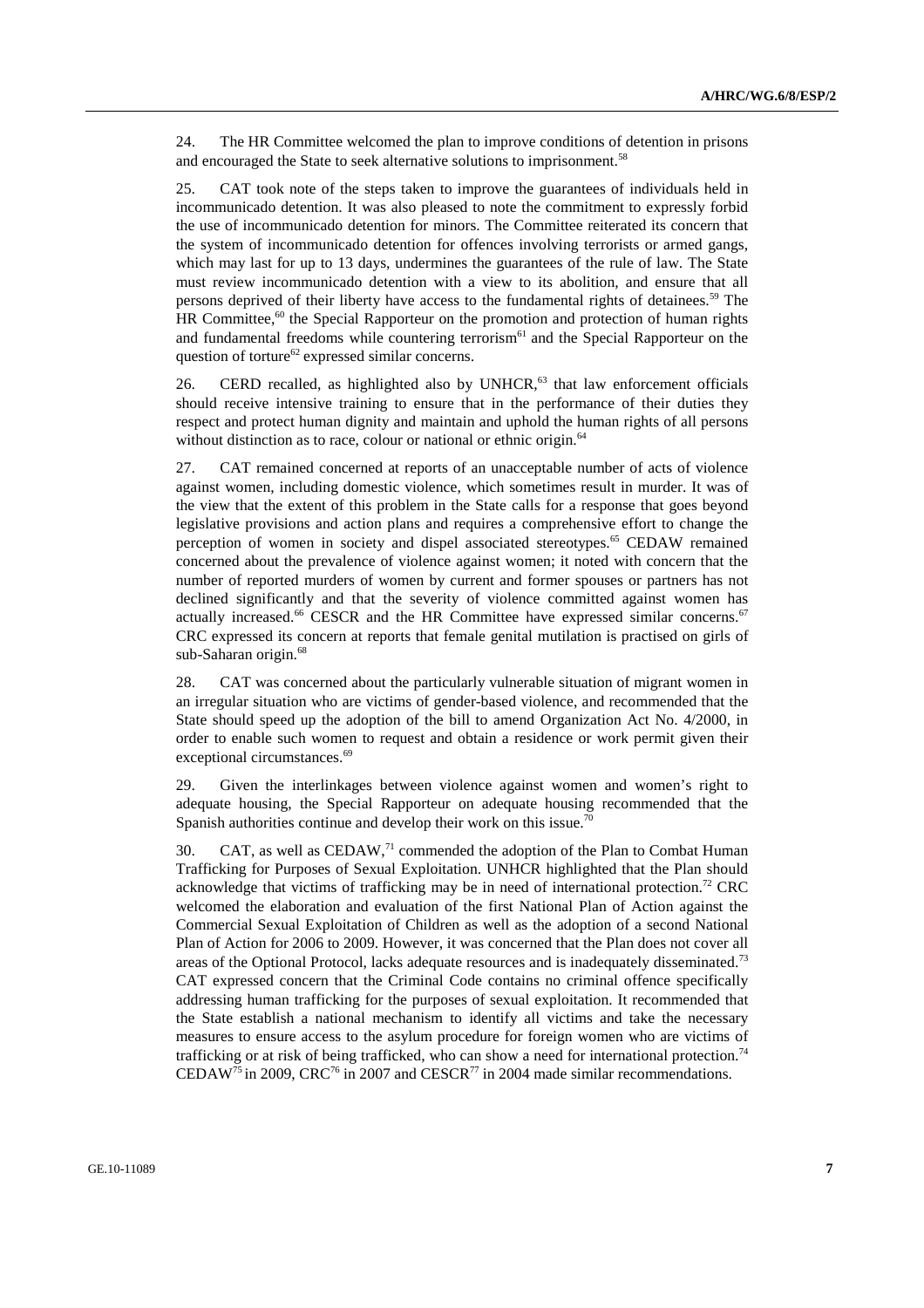#### **3. Administration of justice, including impunity and the rule of law**

31. The HR Committee welcomed the established practice of national courts in applying the provisions of the Covenant in their decisions<sup>78</sup> It noted that the State should ensure that Organization Act No. 19/2003 fully guarantees the right to appeal to a higher court in criminal matters.<sup>79</sup> In February 2006, the Government stated that Law  $19/2003$  to establish a second instance in Spain was approved on 23 December 2003. However, prior to its entry into force a further law, the Comprehensive Law 6/1985, would have to be approved. No further information has been provided in this regard. $80$ 

32. The Committee also reiterated its recommendation that the practice of setting the length of pretrial detention according to the length of the sentence incurred should end. $81$ The Special Rapporteur on the promotion and protection of human rights and fundamental freedoms while countering terrorism conveyed similar views.82

33. The HR Committee was concerned at the continuing applicability of the 1977 amnesty law. The State should, inter alia take the necessary legislative measures to guarantee recognition by the domestic courts of the non-applicability of a statute of limitations to crimes against humanity and allow families to exhume and identify victims' bodies, and provide them with compensation.<sup>83</sup> In a communication, Spain stressed that the Committee was calling into question a decision that was supported by the whole of Spanish society and that contributed to the transition to democracy in Spain.<sup>84</sup> In 2009, the Working Group on Enforced or Involuntary Disappearances reported on allegations transmitted to Spain regarding, inter alia, information that there had been no investigations into disappearances that took place during the Spanish Civil War and under General Francisco Franco's regime even though these were considered to be continuing crimes. The Working Group also reported on the application of the 1977 Amnesty Law. The Government provided a detailed response.<sup>85</sup>

34. CAT recommended that the State should promptly amend article 520, paragraph 4, of the Criminal Procedure Act, in order to make the right to legal counsel more effective. It encouraged the State party to carry out a further amendment to article 520, to ensure that at the stage of detention, when detainees are read their rights, these rights include the right to ask to be brought immediately before a judge. $86$  The HR Committee was concerned about the sub judice rule whereby the judge in a criminal investigation can order a full or partial ban on access by the defence to the information produced by the investigation. $87$ 

#### **4. Freedom of religion or belief, expression, association and peaceful assembly, and right to participate in public and political life**

35. The HR Committee took note of reports that the exercise of freedom of expression and association could be unjustifiably hindered by prosecutions before the National High Court for the offences of association and collaboration with terrorist groups.<sup>88</sup> The Special Rapporteur on the promotion and protection of human rights and fundamental freedoms while countering terrorism reiterated that counter-terrorism measures should not be used to limit the rights of non-governmental organizations, the media or political parties.<sup>89</sup> The Government commented that, despite the authoritativeness of judicial decisions based on well-established evidence, it seems that the Special Rapporteur still has reservations with regard to the restrictions on the right to association imposed under the definition of the crime of belonging to an armed group.<sup>90</sup> In 2006 the Special Rapporteur on the right to freedom of opinion and expression sent a communication on the court-ordered closing of a Basque-language newspaper.<sup>91</sup> The Government provided a response.<sup>92</sup>

36. The Special Rapporteur on the promotion and protection of human rights and fundamental freedoms while countering terrorism strongly recommended that Spain bring vaguely formulated provisions in the Organic Law on Political Parties in line with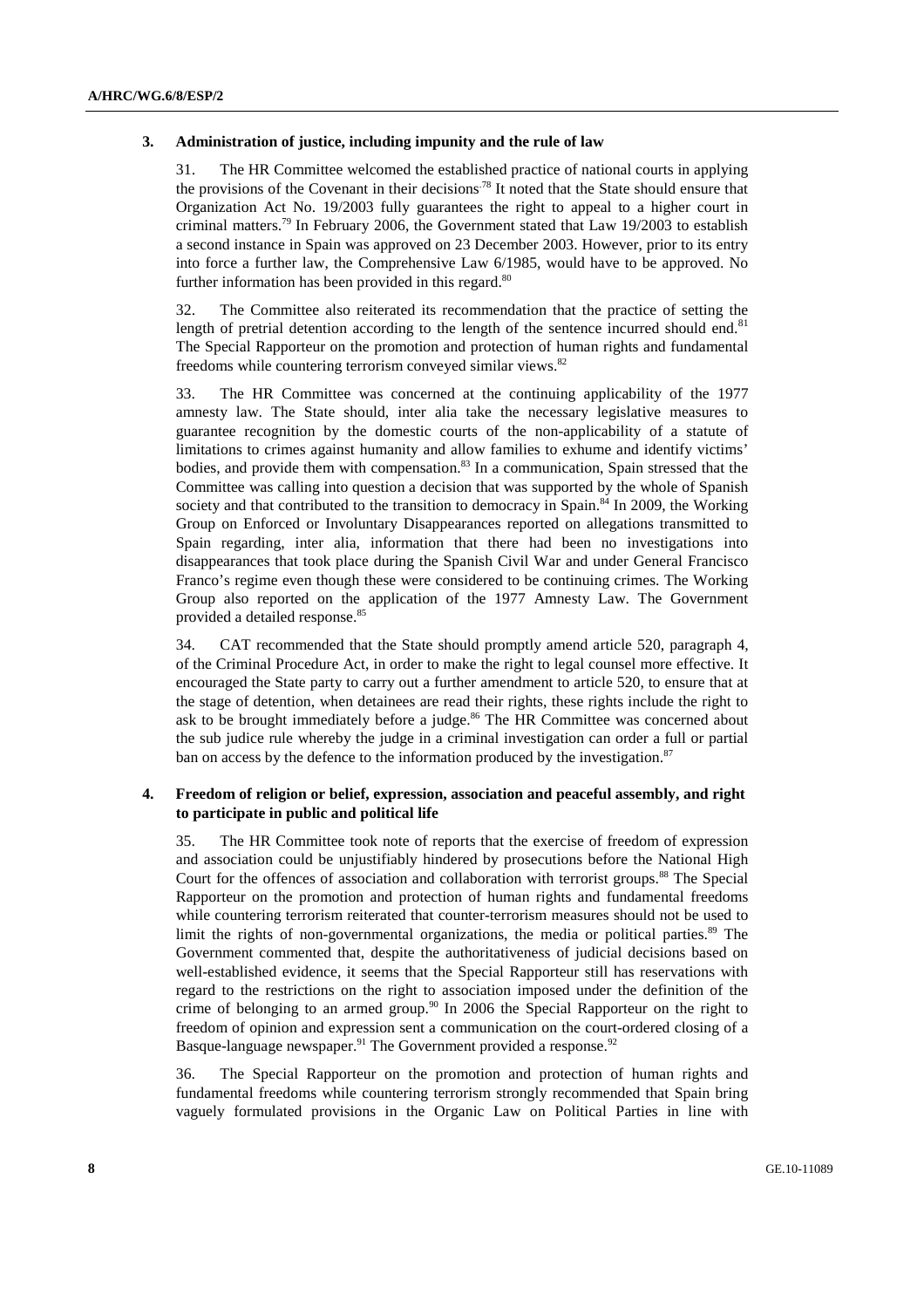international standards on the limitation of freedom of expression, so as to avoid any risk of applying it to political parties that share the political orientation of a terrorist organization, but do not support the use of violent means.<sup>93</sup>

37. A 2009 United Nations Statistics Division source indicated that the proportion of seats held by women in the national parliament increased from 28.3 per cent in 2004 to 36.3 per cent in 2009.<sup>94</sup>

#### **5. Right to work and to just and favourable conditions of work**

38. CESCR was concerned that the level of unemployment remains high, particularly among young people and women, noting that the high rate of long-term unemployment particularly affected persons above the age of 40 as well as Roma. It also noted significant regional disparities in unemployment.<sup>95</sup>

39. CEDAW noted the various measures taken by the State to support the participation of women in the labour market. It remained concerned about the gender pay gap, the continued predominance of women in temporary and part-time work, and the low representation of women in managerial and decision-making positions.<sup>96</sup>

40. In 2004 CESCR expressed concern about the vulnerable situation of domestic workers, a majority of whom are immigrants.  $97$  It urged the State to take effective measures to improve their protection, so as to bring their rights and benefits in line with those afforded to other workers.<sup>98</sup>

#### **6. Right to social security and to an adequate standard of living**

41. CEDAW urged the State to continue its efforts to lower the rate of unwanted pregnancies, including through improvements in the availability and affordability of sexual and reproductive health services, as well as family planning information and services. It called upon the State to ensure the effective implementation of its strategies against HIV/AIDS and sexually transmitted diseases. The Committee also encouraged the State to carefully monitor the delivery of health services so that it can respond in a gender-sensitive manner to all health concerns of women.<sup>99</sup> CESCR expressed similar concerns.<sup>100</sup>

42. The Special Rapporteur on adequate housing as a component of the right to an adequate standard of living noted that the ownership model, encouraged in the last decades through tax deductions and other means, has led to a situation where other tenancy regimes were not sufficiently promoted.<sup>101</sup> In this regard the Special Rapporteur noted that there is an urgent need to increase the availability of rental housing targeted at meeting the demands of the low-income population.<sup>102</sup>

43. The Special Rapporteur also urged the authorities to adopt an official definition of homelessness and stressed the importance of gathering reliable statistics and data on the phenomenon in order to address the situation.

#### **7. Right to education**

44. CRC noted with concern the high rate of truancy, school drop-out and the difficult school integration of Roma children, children belonging to migrant families or children living in socio-economically deprived areas, and also noted that some children belonging to migrant families, particularly girls, do not complete compulsory education or have great difficulties in attending school.<sup>103</sup>

#### **8. Minorities and indigenous peoples**

45. CEDAW noted that Roma women continue to be in a vulnerable and marginalized situation and continue to suffer from multiple discrimination, particularly with regard to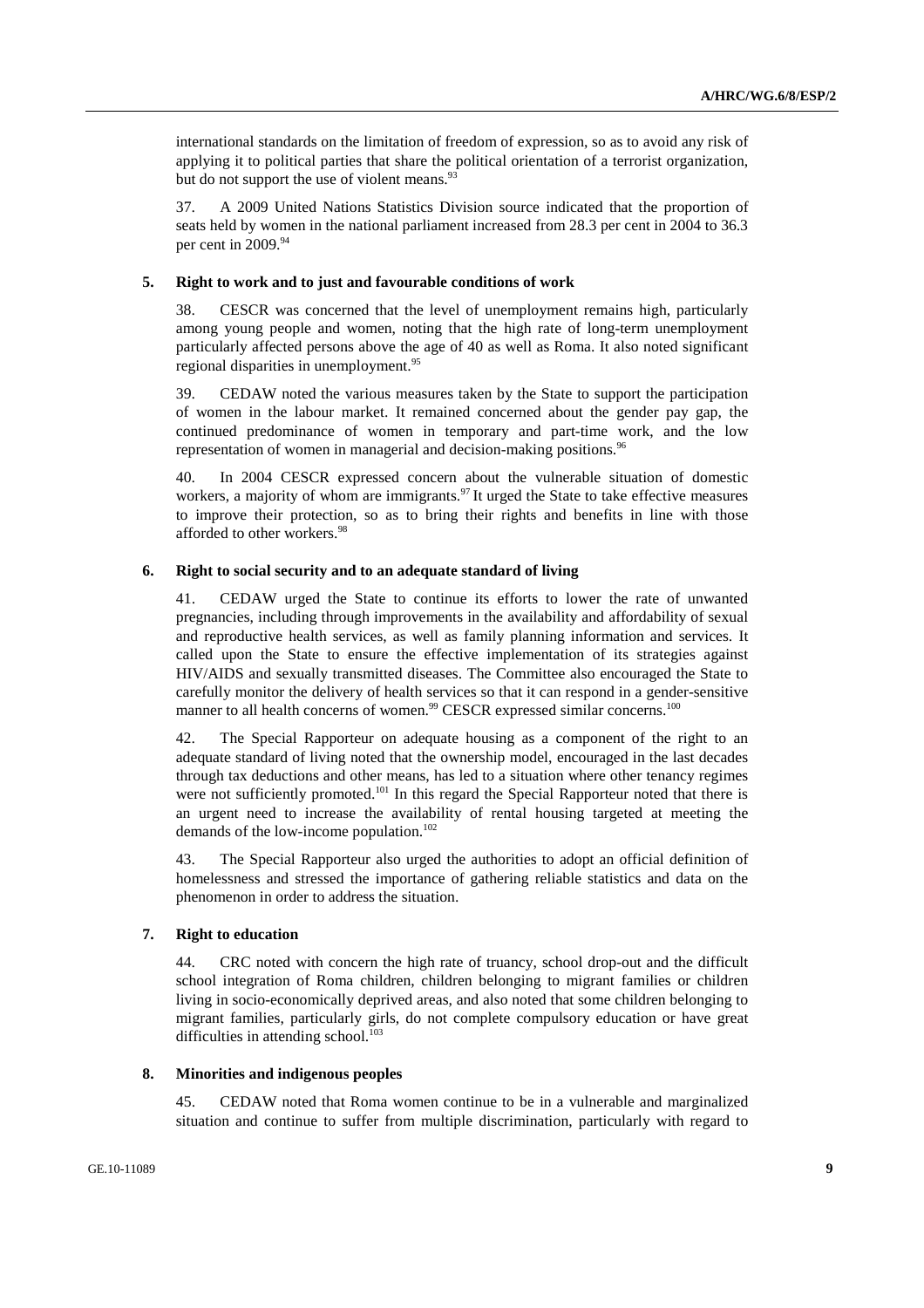access to education, employment and health care.<sup>104</sup> It recommended that the State increase Roma women's awareness of and access to services and programmes in all sectors.<sup>105</sup> CERD, CESCR and CRC expressed similar concerns.<sup>106</sup>

#### **9. Migrants, refugees and asylum-seekers**

46. In 2004 CESCR remained concerned about the precarious situation of the large number of undocumented immigrants.<sup>107</sup>

47. The Special Rapporteur on the human rights of migrants recommended that, in the medium and short term, measures to ensure the more effective protection of the human rights of migrants in Spain should be strengthened. These measures should include, inter alia, ratifying ICRMW, as recommended by a number of treaty bodies<sup>108</sup> and UNHCR,<sup>109</sup> as well as ensuring appropriate protection for victims of trafficking in human beings and their families, so as to enable them to cooperate with the justice system and receive compensation for violations suffered.<sup>110</sup> Noting that Spain has a legal system of guarantees which prevent infringement of the human rights of any person the Government responded that there is no need to ratify ICRMW. It added that assistance and protection are guaranteed to victims of trafficking who cooperate with the authorities, that return to their country of origin or sojourn and residence in Spain are offered, according to their choice, together with a work permit and facilities for their social integration.<sup>111</sup>

48. The ILO Committee of Experts indicated that with regard to migrant workers, orders have been adopted (Nos. TAS/3698/2006 and TAS/711/2008) to regulate the registration of non-European Union foreign workers in public employment services and employment agencies. $112$ 

49. While stating that with the new Asylum Law adopted in October 2009, all forms of international protection are incorporated into one comprehensive norm,<sup>113</sup> UNHCR raised concerns about the inclusion of the exceptions to the prohibition of refoulement of the 1951 Convention as grounds for denial or revocation of refugee status in the new Law. UNHCR also noted that the new legislation excludes European Union citizens.<sup>114</sup>

50. CAT was concerned that, under the new Asylum Law, applications can be rejected under accelerated procedures, even at the border itself.<sup>115</sup> The HR Committee expressed similar views.<sup>116</sup> CERD was concerned about the poor conditions encountered by asylumseekers due to the overcrowding of reception centres, in particular in Ceuta and the Canary Islands.<sup>117</sup> CRC and UNHCR expressed similar concerns.<sup>118</sup> The HR Committee remained concerned, as highlighted also by UNHCR,<sup>119</sup> at reports that judicial supervision of asylum applications has been reduced to a mere formality.<sup>120</sup>

51. In three letters sent between September 2005 and July 2006, the Special Rapporteurs on the human rights of migrants, on extrajudicial, summary or arbitrary executions, and on the question of torture, referred to alleged incidents in which immigrants, mainly of sub-Saharan origin, had been the victims of excessive use of force by Spanish authorities, which had resulted in serious injuries and even the death of those individuals, when they had attempted to enter Spanish territory at the border of the enclave of Melilla. The Government responded exhaustively.121

52. In 2009, the HR Committee was concerned, as highlighted also by UNHCR,<sup>122</sup> at the reports describing the situation of unaccompanied children arriving in Spanish territory who are repatriated with no heed to the best interests of the child. These children are allegedly ill-treated in the reception centres and sometimes detained without the benefit of a lawyer's assistance and without being brought promptly before a judge.<sup>123</sup> CESCR,<sup>124</sup> CAT,<sup>125</sup>  $CERD<sup>126</sup>$  and  $CRC<sup>127</sup>$  expressed similar concerns and made recommendations. Spain responded that the best interest of the child is the legal principle on which all Spanish legislation on child protection is based and governs, among other things, procedures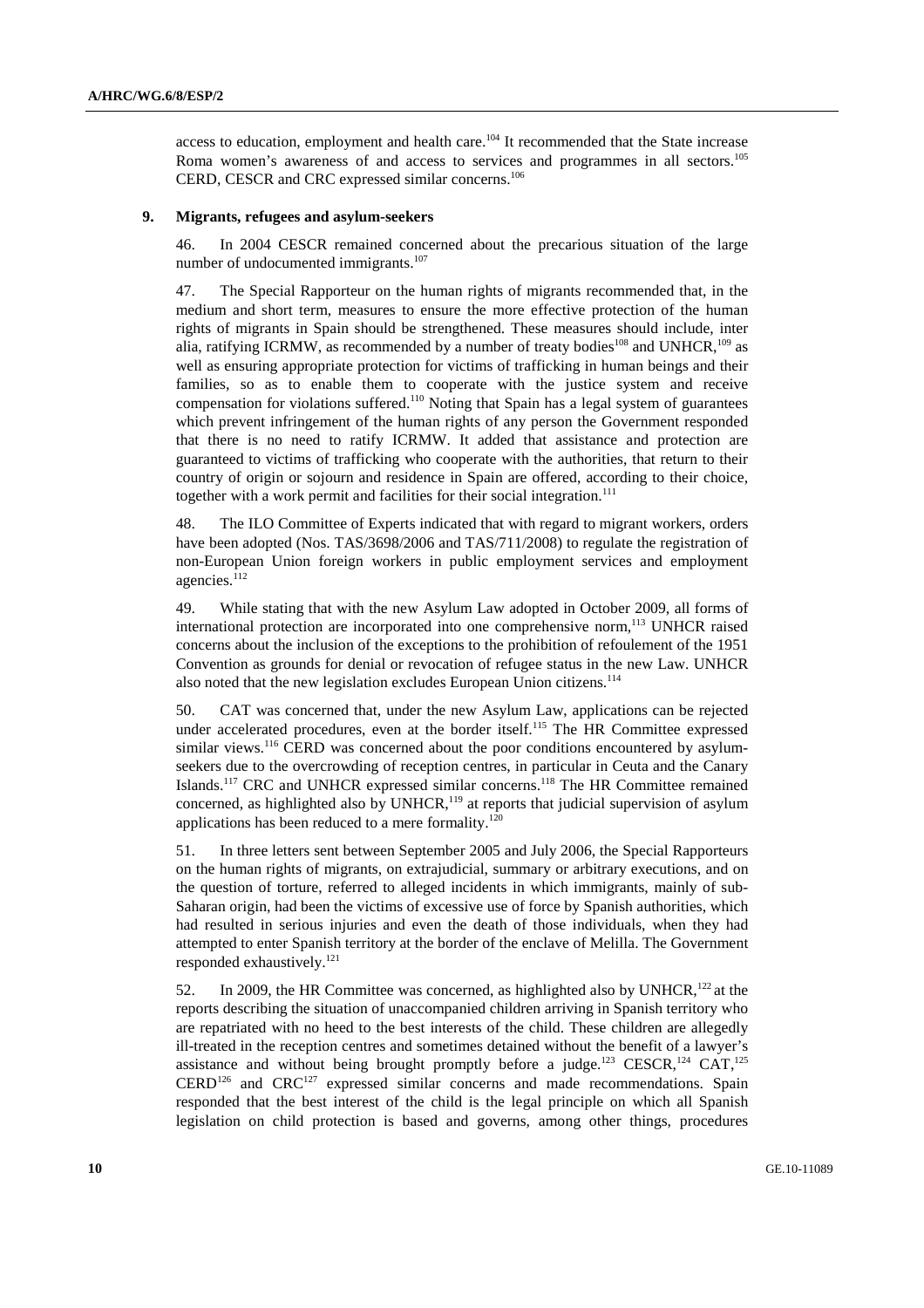relating to unaccompanied foreign minors, in which being a minor takes precedence over being foreign.<sup>128</sup>

53. CRC was concerned that the identification of children who may have been recruited or used in hostilities prior to arrival in Spain was inadequate and could result in a breach of the principle of non-refoulement.<sup>129</sup> Furthermore, it regretted that asylum-seeking children who have been recruited or used in armed conflict are poorly informed about the asylum process and have insufficient access to specialized professionals who can provide multidisciplinary assistance.<sup>130</sup> UNHCR expressed similar concerns.<sup>131</sup>

#### **10. Human rights and counter-terrorism**

54. CAT noted with appreciation the fact that Spain has not created a parallel justice system to combat terrorism, and also noted that the State has repeatedly acknowledged that the prohibition of torture is absolute and that exceptional circumstances can never be invoked in order to justify torture.<sup>132</sup>

55. The HR Committee expressed concern at the potentially too broad scope of the definitions of terrorism in domestic law. The State should define terrorism in a restrictive way and ensure that its counter-terrorism measures are in full conformity with the Covenant. In particular, it should consider amending articles 572–580 of the Criminal Code to limit their application to offences that are indisputably terrorist offences.<sup>133</sup> In its response, Spain maintained that the definition of terrorism in the Criminal Code does comply with international and regional law.134

56. During his visit to the Basque region the Special Rapporteur on the promotion and protection of human rights and fundamental freedoms while countering terrorism was informed of the severe impact on the enjoyment of many human rights, including freedom of expression, experienced by many sectors of society. As a consequence of the terrorist threat, which creates an environment that severely affects the possibilities for open dialogue, many people hesitate to freely criticize the means and methods of terrorism publicly for fear of retaliation. Another factor, linked to the counter-terrorism policies of the State, is that part of the population feels that openly sharing the goals of selfdetermination for the Basque region, or even raising what they consider to be deficiencies in the field of human rights, in particular in the context of the fight against terrorism, would unjustly cause them to be linked to the Euskadi Ta Askatasuna (ETA).<sup>135</sup>

57. CAT took note of the information received on the allegations that some Spanish airports had been used since 2002 for the transfer of prisoners under the "extraordinary rendition" programme, and also of the State's condemnation of the use of such methods and its commitment to investigate and shed light on the allegations. The Committee urged the State party to continue to cooperate in the investigations being carried out in this respect by the judicial authorities.136 The Special Rapporteur on the promotion and protection of human rights and fundamental freedoms while countering terrorism recalled that extraordinary rendition on its own entails serious human rights violations<sup>137</sup> and urged Spain to thoroughly and independently investigate all circumstances surrounding its involvement in rendition programmes.<sup>138</sup> The Working Group on Enforced or Involuntary Disappearances transmitted to the Government an allegation in this regard<sup>139</sup> and received an official reply.<sup>140</sup>

## **III. Achievements, best practices, challenges and constraints**

58. UNHCR highlighted among positive developments the high standards of the Spanish reception system. Moreover, six months after an asylum claim has been lodged, asylum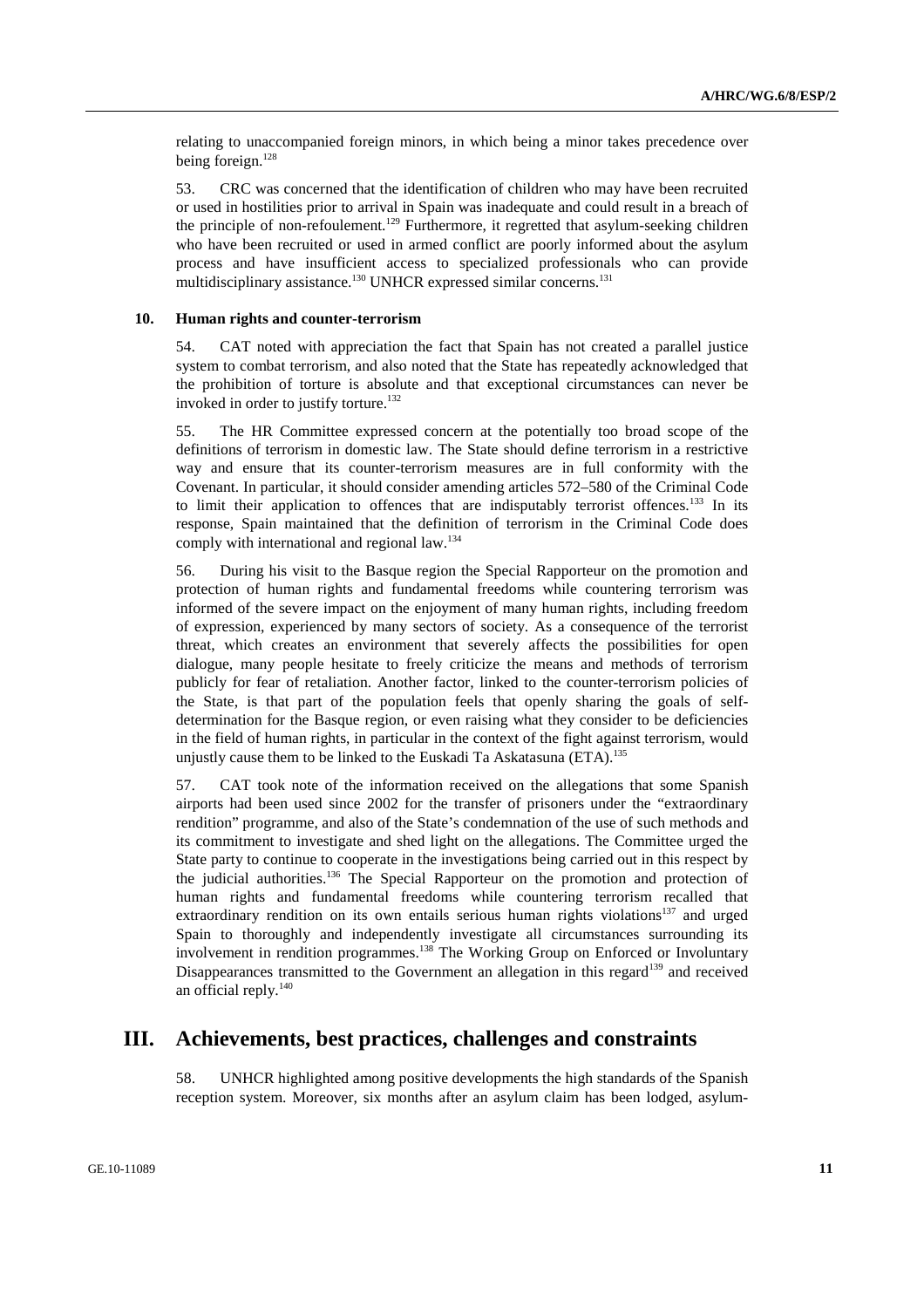seekers are entitled to obtain a work permit and may enjoy free access to the labour market.<sup>141</sup>

59. The Special Rapporteur on the promotion and protection of human rights and fundamental freedoms and countering terrorism noted, as an element of best practice, that the Spanish authorities regard proper consideration for victims of terrorism as an essential element of the whole framework of counter-terrorism. In addition to financial compensation, much significance is given to moral support for victims of terrorism.<sup>142</sup>

60. CRC noted with appreciation the State's contributions to projects for the rehabilitation and reintegration of child soldiers in countries experiencing conflict or in post-conflict situations.143 It recommended that Spain consider introducing a specific prohibition with respect to the sale of arms when the final destination is a country where children are known to be — or may potentially be — recruited or used in hostilities.<sup>144</sup>

# **IV. Key national priorities, initiatives and commitments**

## **A. Pledges by the State**

61. Spain stated that the National Mechanism for the Prevention of Torture would be established, pursuant to OP-CAT obligations. The Government will comply fully with its obligations under all the international instruments to which it is a party. It will cooperate with other countries and international organizations in the promotion and protection of human rights over the world. $145$ 

## **B. Specific recommendations for follow-up**

62. CAT requested the State to provide information, within one year, in response to the Committee's recommendations in paragraphs 10 (Criminal Procedure Act), 12 (system of incommunicado detention), 20 (detention centres for minors), 23 (data on acts of torture and abuse) and 25 (migrant women who are victims of gender-based violence).<sup>146</sup>

63. The HR Committee indicated that Spain should provide, within one year, relevant information on the implementation of its recommendations in paragraphs 13 (national mechanism for the prevention of torture), 15 (length of pretrial detention) and 16 (matters of detention and expulsion of foreigners). No response has been received.

64. CEDAW requested the State to provide, within two years, written information on steps taken to implement the recommendation contained in paragraphs 22 (trafficking in women and children) and 26 (contraception and sexually transmitted diseases).

# **V. Capacity-building and technical assistance**

N/A

 *Notes* 

<sup>&</sup>lt;sup>1</sup> Unless indicated otherwise, the status of ratifications of instruments listed in the table may be found in *Multilateral Treaties Deposited with the Secretary-General: Status as at 31 December 2006* (ST/LEG/SER.E.25), supplemented by the official website of the United Nations Treaty Collection database, Office of Legal Affairs of the United Nations Secretariat, http://treaties.un.org/.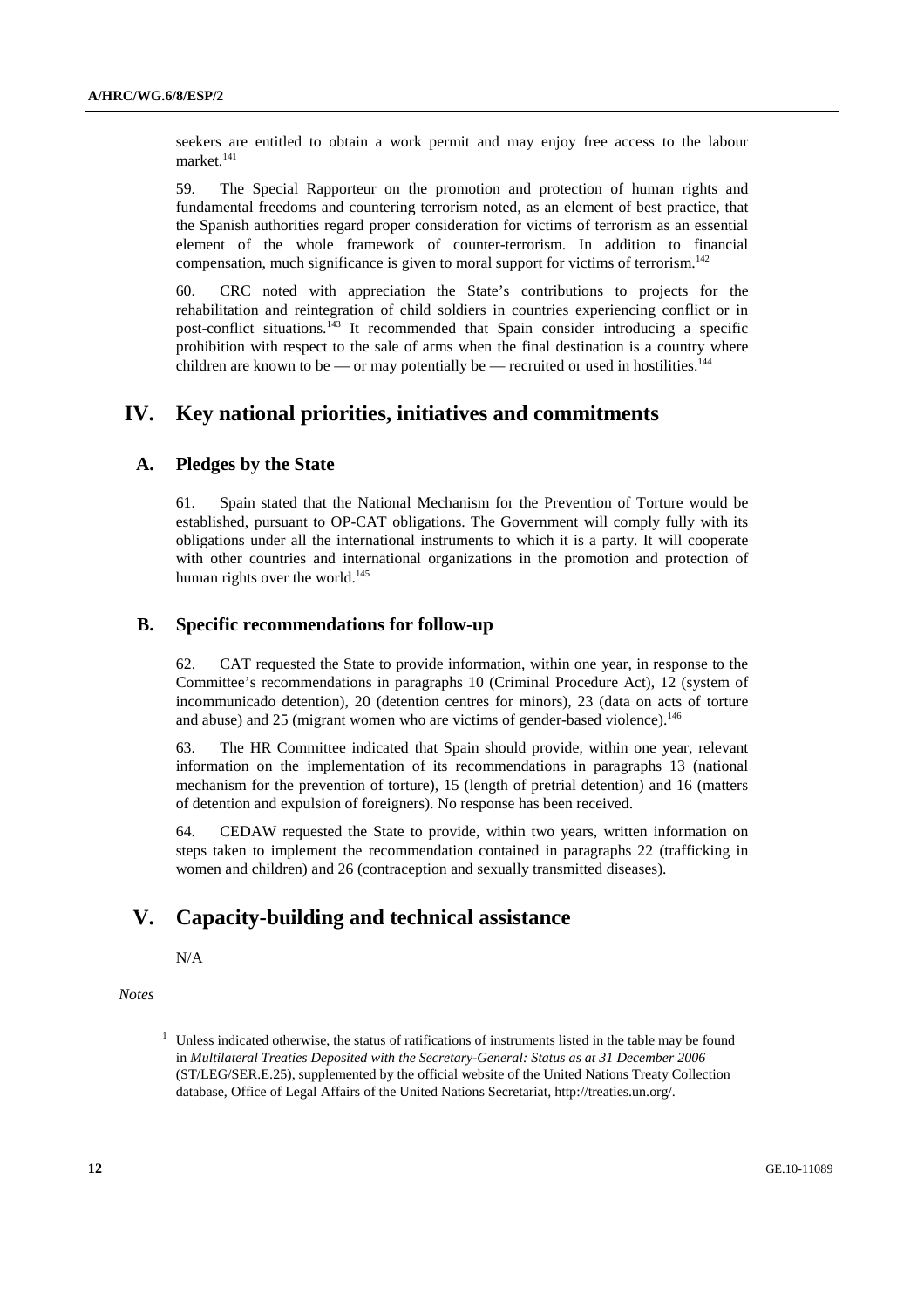|                                                                                                                                | The following abbreviations have been used for this document: |                                                                                     |  |
|--------------------------------------------------------------------------------------------------------------------------------|---------------------------------------------------------------|-------------------------------------------------------------------------------------|--|
| <b>ICERD</b>                                                                                                                   |                                                               | International Convention on the Elimination of All Forms of Racial Discrimination   |  |
|                                                                                                                                | <b>ICESCR</b>                                                 | International Covenant on Economic, Social and Cultural Rights                      |  |
|                                                                                                                                | <b>OP-ICESCR</b>                                              | <b>Optional Protocol to ICESCR</b>                                                  |  |
| <b>ICCPR</b><br>International Covenant on Civil and Political Rights                                                           |                                                               |                                                                                     |  |
| <b>ICCPR-OP 1</b><br><b>Optional Protocol to ICCPR</b>                                                                         |                                                               |                                                                                     |  |
|                                                                                                                                | <b>ICCPR-OP 2</b>                                             | Second Optional Protocol to ICCPR, aiming at the abolition of the death penalty     |  |
| <b>CEDAW</b>                                                                                                                   |                                                               | Convention on the Elimination of All Forms of Discrimination against Women          |  |
|                                                                                                                                | <b>OP-CEDAW</b>                                               | <b>Optional Protocol to CEDAW</b>                                                   |  |
|                                                                                                                                | CAT                                                           | Convention against Torture and Other Cruel, Inhuman or Degrading Treatment or       |  |
| Punishment                                                                                                                     |                                                               |                                                                                     |  |
|                                                                                                                                | OP-CAT                                                        | Optional Protocol to CAT                                                            |  |
| Convention on the Rights of the Child<br><b>CRC</b>                                                                            |                                                               |                                                                                     |  |
|                                                                                                                                | OP-CRC-AC                                                     | Optional Protocol to CRC on the involvement of children in armed conflict           |  |
| OP-CRC-SC                                                                                                                      |                                                               | Optional Protocol to CRC on the sale of children, child prostitution and child      |  |
| pornography                                                                                                                    |                                                               |                                                                                     |  |
|                                                                                                                                | <b>ICRMW</b>                                                  | International Convention on the Protection of the Rights of All Migrant Workers and |  |
| Members of Their Families                                                                                                      |                                                               |                                                                                     |  |
|                                                                                                                                | <b>CRPD</b>                                                   | Convention on the Rights of Persons with Disabilities                               |  |
|                                                                                                                                | <b>OP-CRPD</b>                                                | Optional Protocol to the Convention on the Rights of Persons with Disabilities      |  |
|                                                                                                                                | <b>CED</b>                                                    | International Convention for the Protection of All Persons from Enforced            |  |
| Disappearance.<br><sup>3</sup> "The Spanish Government accedes to the Optional Protocol to the International Covenant on Civil |                                                               |                                                                                     |  |

- and Political Rights, on the understanding that the provisions of article 5, para. 2, of that Protocol mean that the Human Rights Committee shall not consider any communication from an individual unless it has ascertained that the same matter has not been or is not being examined under another
- procedure of international investigation or settlement."<br>
<sup>4</sup> "The ratification of the Convention by Spain shall not affect the constitutional provisions concerning
- succession to the Spanish crown."<br>
<sup>5</sup> "1. Spain understands that article 21, para. (d), of the Convention may never be construed to permit financial benefits other than those needed to cover strictly necessary expenditure which may have arisen from the adoption of children residing in another country."

 "2. Spain, wishing to make common cause with those States and humanitarian organizations which have manifested their disagreement with the contents of article 38, paras. 2-3, of the Convention, also wishes to express its disagreement with the age limit fixed therein and to declare that the said limit appears insufficient, by permitting the recruitment and participation in armed conflict of children

- having attained the age of fifteen years."<br>
<sup>6</sup> Adopted by the General Assembly in its resolution 63/117 of 10 December 2008. Article 17, paragraph 1, of OP-ICESCR states that "The present Protocol is open for signature by any State that
- has signed, ratified or acceded to the Covenant."<br><sup>7</sup> Information relating to other relevant international human rights instruments, including regional instruments, may be found in the pledges and commitments undertaken by Spain before the Human Rights Council, as contained in the note verbale dated 26 March 2008 sent by the Permanent Mission of Spain to the United Nations addressed to the President of the General Assembly (A/62/788).
- Protocol to Prevent, Suppress and Punish Trafficking in Persons, Especially Women and Children,
- supplementing the United Nations Convention against Transnational Organized Crime.<br><sup>9</sup> 1951 Convention relating to the Status of Refugees and its 1967 Protocol, 1954 Convention relating
- to the status of Stateless Persons and 1961 Convention on the Reduction of Statelessness.<br><sup>10</sup> Geneva Convention for the Amelioration of the Condition of the Wounded and Sick in Armed Forces in the Field (First Convention); Geneva Convention for the Amelioration of the Condition of Wounded, Sick and Shipwrecked Members of Armed Forces at Sea (Second Convention); Convention relative to the Treatment of Prisoners of War (Third Convention); Convention relative to the Protection of Civilian Persons in Time of War (Fourth Convention); Protocol Additional to the Geneva Conventions of 12 August 1949, and relating to the Protection of Victims of International Armed Conflicts (Protocol I); Protocol Additional to the Geneva Conventions of 12 August 1949, and relating to the Protection of Victims of Non-International Armed Conflicts (Protocol II); Protocol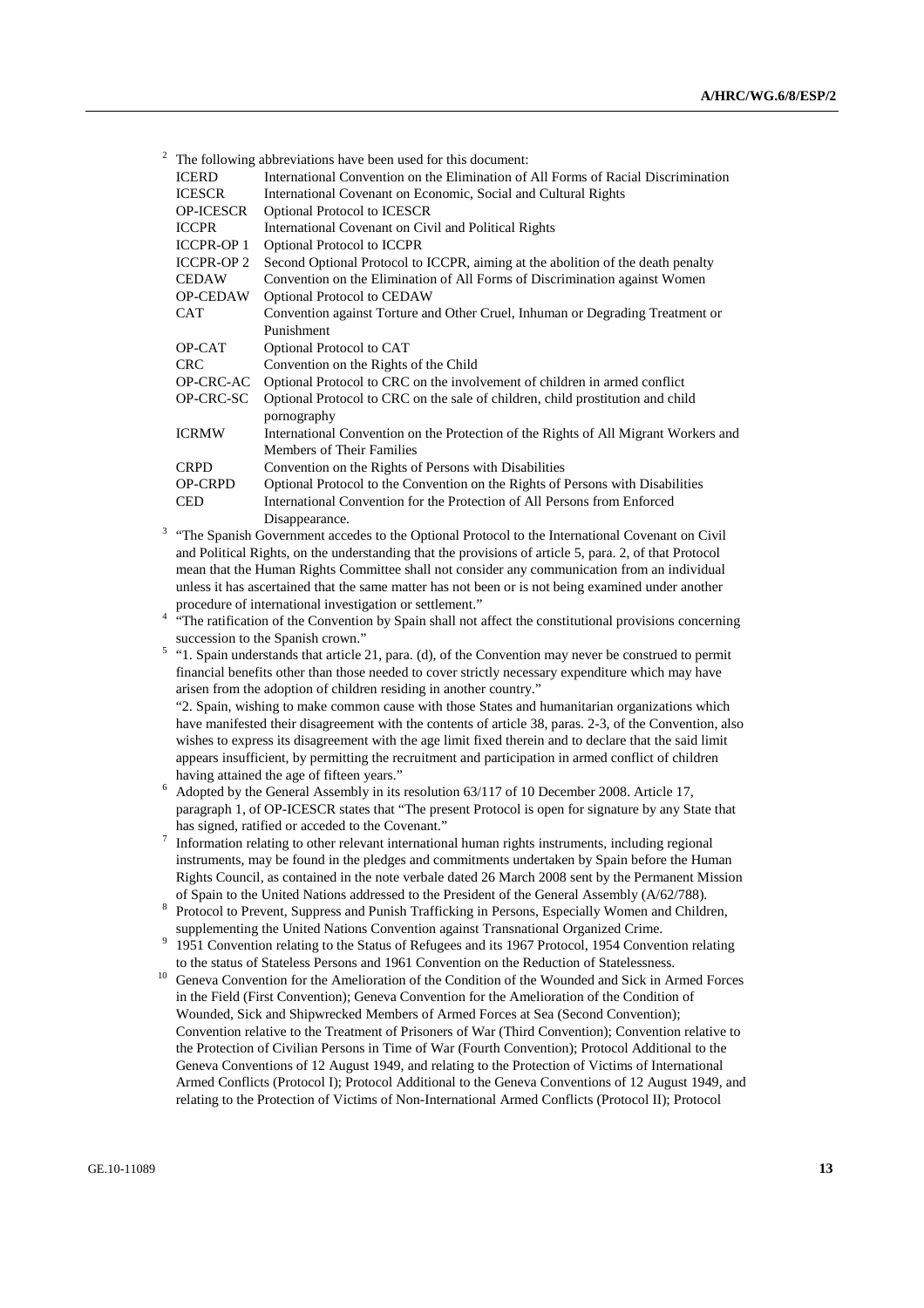Additional to the Geneva Conventions of 12 August 1949, and relating to the Adoption of an Additional Distinctive Emblem (Protocol III). For the official status of ratifications, see Federal Department of Foreign Affairs of Switzerland, at

www.eda.admin.ch/eda/fr/home/topics/intla/intrea/chdep/warvic.html.<br><sup>11</sup> International Labour Organization Convention No. 29 concerning Forced or Compulsory Labour; Convention No. 105 concerning the Abolition of Forced Labour; Convention No. 87 concerning Freedom of Association and Protection of the Right to Organise; Convention No. 98 concerning the Application of the Principles of the Right to Organise and to Bargain Collectively; Convention No. 100 concerning Equal Remuneration for Men and Women Workers for Work of Equal Value; Convention No. 111 concerning Discrimination in Respect of Employment and Occupation; Convention No. 138 concerning Minimum Age for Admission to Employment; Convention No. 182 concerning the Prohibition and Immediate Action for the Elimination of the Worst Forms of Child Labour. 12 Concluding observations of the Committee against Torture (CAT/C/ESP/CO/5), para. 30.

- 
- <sup>13</sup> Concluding observations of the Human Rights Committee (CCPR/C/ESP/CO/5), para. 3 and CAT/C/ESP/CO/5, para. 4 (a).
- $14$  CAT/C/ESP/CO/5, para. 7.
- 15 Ibid.
- 16 Ibid., para. 22.
- 17 Ibid., para. 17.
- 18 Concluding observations of the Committee on the Elimination of Discrimination against Women (CEDAW/C/ESP/CO/6), para. 4.<br>
<sup>19</sup> Ibid., para. 11.<br>
<sup>20</sup> CAT/C/ESP/CO/5, para. 4.(b)
- 
- CAT/C/ESP/CO/5, para. 4 (b).
- <sup>21</sup> For the list of national human rights institutions with accreditation status granted by the International Coordinating Committee of National Institutions for the Promotion and Protection of Human Rights (ICC), see A/HRC/10/55, annex 1. 22 CAT/C/ESP/CO/5, para. 29.
- 
- <sup>23</sup> CEDAW/C/ESP/CO/6, para. 13.<br><sup>24</sup> Canalysting absenting a fitte 6
- Concluding observations of the Committee on the Rights of the Child (CRC/C/OPSC/ESP/CO/1), para. 10.
- <sup>25</sup> ILO Committee of Experts on the Application of Conventions and Recommendations, Individual Observation concerning Discrimination (Employment and Occupation) Convention, 1958 (No. 111) Spain (ratification: 1967) 2009, Geneva, doc. No. (ILOLEX) 062009ESP111, second paragraph.<br><sup>26</sup> CAT/C/ESP/CO/5, para. 4 (e).
- 
- $27$  CEDAW/C/ESP/CO/6, para. 4.
- <sup>28</sup> The following abbreviations have been used for this document:

|    | <b>CERD</b>         | Committee on the Elimination of Racial Discrimination        |
|----|---------------------|--------------------------------------------------------------|
|    | <b>CESCR</b>        | Committee on Economic, Social and Cultural Rights            |
|    | <b>HR</b> Committee | Human Rights Committee                                       |
|    | <b>CEDAW</b>        | Committee on the Elimination of Discrimination against Women |
|    | <b>CAT</b>          | Committee against Torture                                    |
|    | CRC.                | Committee on the Rights of the Child.                        |
| 29 | A/HRC/10/3/Add.2.   |                                                              |

- 30 A/HRC/7/16/Add.2.
- 
- $31$  E/CN.4/2004/56/Add.2.
- $^{32}$  E/CN.4/2004/76/Add.2.<br> $^{33}$  A/HBC/7/16/Add.2.
- $^{33}$  A/HRC/7/16/Add.2, para. 4.<br> $^{34}$  The questionneires referred t
- The questionnaires referred to are those reflected in an official report by a special procedure mandate holder issued between 1 January 2006 and 31 January 2010. Responses counted for the purposes of this section are those received within the relevant deadlines, relating to the following questionnaires: (a) report of the Special Rapporteur on trafficking in persons, especially in women and children (E/CN.4/2006/62) and the Special Rapporteur on the sale of children, child prostitution and child pornography (E/CN.4/2006/67), joint questionnaire on the relationship between trafficking and the demand for commercial sexual exploitation, 2005; (b) report of the Special Rapporteur on the sale of children, child prostitution and child pornography (A/HRC/4/31), questionnaire on the sale of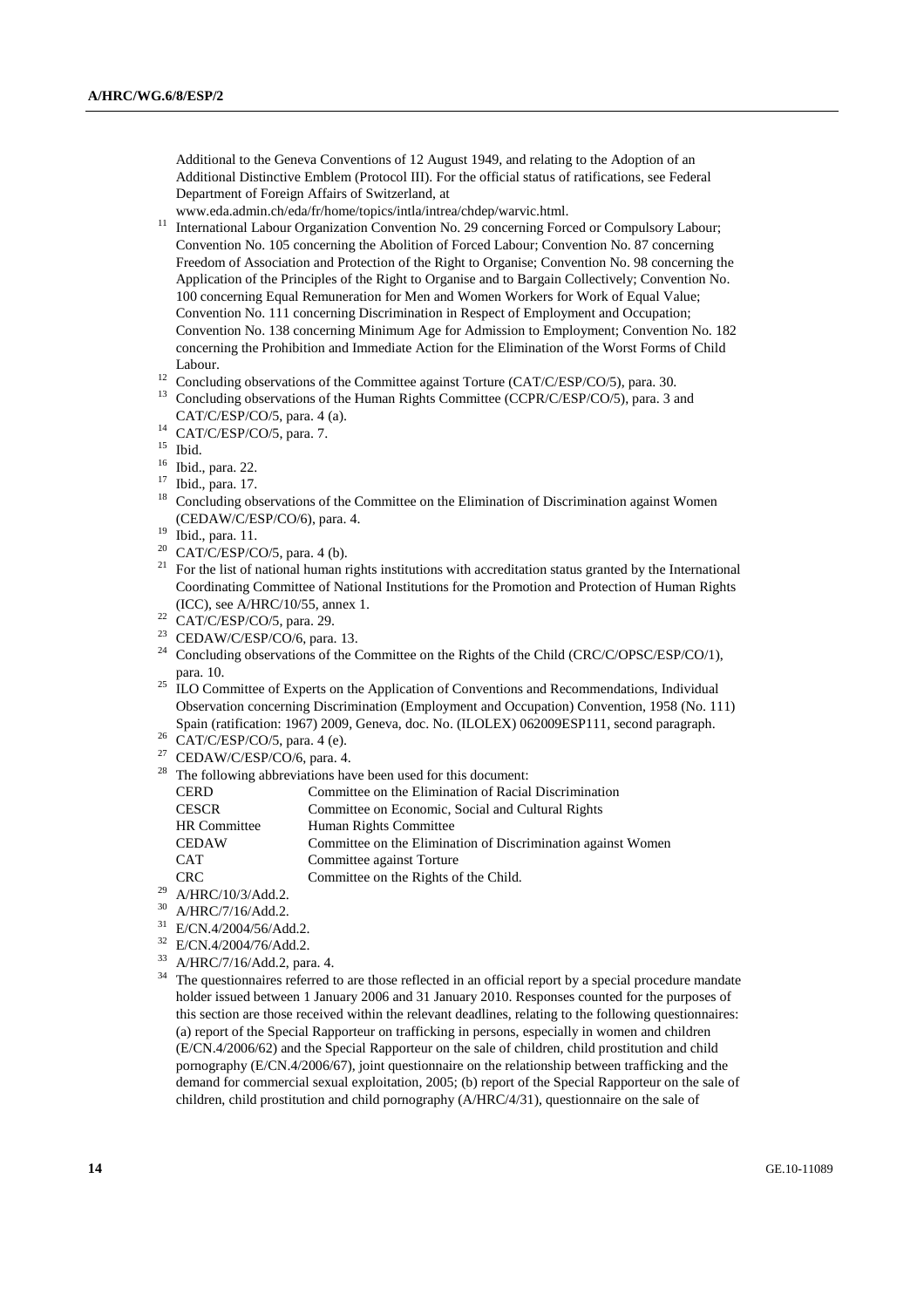children's organs, 2006; (c) report of the Special Rapporteur on trafficking in persons, especially women and children (A/HRC/4/23), questionnaire on issues related to forced marriages and trafficking in persons, 2006; (d) report of the Special Rapporteur on the human rights of migrants (A/HRC/4/24), questionnaire on the impact of certain laws and administrative measures on migrants, 2006; (e) report of the Special Rapporteur on the right to education (A/HRC/4/29), questionnaire on the right to education of persons with disabilities, 2006; (f) report of the Special Representative of the Secretary-General on the issue of human rights and transnational corporations and other business enterprises (A/HRC/4/35/Add.3), questionnaire on human rights policies and management practices; (g) report of the Special Rapporteur on the situation of human rights and fundamental freedoms of indigenous people (A/HRC/6/15), questionnaire on the human rights of indigenous people, 2007; (h) report of the Working Group on the use of mercenaries (A/62/301), questionnaire on measures adopted and envisaged, including legislation, regarding mercenaries, 2007; (i) report of the Special Rapporteur on the sale of children, child prostitution and child pornography (A/HRC/7/8), questionnaire on assistance and rehabilitation programmes for child victims of sexual exploitation, 2007; (j) report of the Special Rapporteur on violence against women (A/HRC/7/6), questionnaire on indicators on violence against women, 2007; (k) report of the Special Rapporteur on the right to education (A/HRC/8/10), questionnaire on the right to education in emergency situations, 2007; (l) report of the Special Rapporteur on trafficking in persons, especially women and children (A/HRC/10/16 and Corr.1), questionnaire on trafficking in persons, 2008; (m) report of the independent expert on the question of human rights and extreme poverty to the eleventh session of the Council (A/HRC/11/9), questionnaire on Cash Transfer Programmes, 2008; (n) report of the Special Rapporteur on the right to education, (A/HRC/11/8), questionnaire on the right to education for persons in detention, 2009; (o) report of the Special Rapporteur on violence against women (A/HRC/11/6), questionnaire on violence against women and political economy, 2008; (p) report of the Special Rapporteur on contemporary forms of slavery, including its causes and consequences (A/HRC/12/21), questionnaire on national legislation and initiatives addressing the issue of bonded labour, 2009; (q) report of the Special Rapporteur on the sale of children, child prostitution and child pornography (A/HRC/12/23), questionnaire on measures to prevent and combat online child pornography, 2009; (r) report of the Special Rapporteur on the right to food (A/HRC/12/31), questionnaire on world food and nutrition security, 2009; (s) report of the Working Group on Arbitrary Detention (A/HRC/13/30), questionnaire on the detention of drug users, 2009; (t) joint study on global practices in relation to secret detention in the context of countering terrorism (A/HRC/13/42), questionnaire on secret detention, 2009; (u) report of the Special Rapporteur on the situation of human rights defenders (A/HRC/13/22), questionnaire on the security and protection of

- human rights defenders, 2009.<br><sup>35</sup> OHCHR Report of Activities and Results 2009; OHCHR Report of Activities and Results 2008, pp. 174, 178-180, 183, 185, 204; OHCHR Report of Activities and Results 2007, pp. 147, 149, 151, 152, 156, 171; OHCHR Annual Report 2006, pp. 158, 159, 160, 162, 165. 36 2008 OHCHR Report of Activities and Results, p. 43.
- 
- 37 CEDAW/C/ESP/CO/6, para. 7.
- 38 Ibid., para. 28.
- 39 Ibid., para. 27.
- 40 CAT/C/ESP/CO/5, para. 26.
- <sup>41</sup> CCPR/C/ESP/CO/5, para. 20 and Concluding observations of the Committee on Economic, Social
- and Cultural Rights (E/C.12/1/Add.99), para. 8.<br><sup>42</sup> Concluding observations of the Committee on the Elimination of Racial Discrimination (CERD/C/64/CO/6), para. 11. 43 E/CN.4/2004/56/Add.2, para. 52.
- 
- <sup>44</sup> UNHCR submission to the UPR on Spain, p. 5.
- $^{45}$  Ibid., p. 7.<br><sup>46</sup> CCDP/C/0
- 46 CCPR/C/96/D/1493/2006, Views adopted by the Human Rights Committee on 27 July 2009. The deadline for the State's response is February 1, 2010.<br>
<sup>47</sup> A/HRC/11/7/Add.1, paras. 398-444. See also A/HRC/11/36/Add.1, paras. 70-73.<br>
<sup>48</sup> A/HRC/10/2/Add.2, paras. 40, See also A/HRC/10/C/2
- 
- <sup>48</sup> A/HRC/10/3/Add.2, para. 49. See also A/HRC/10/G/2.<br><sup>49</sup> II O Committee of Experts on the Application of Conve
- 49 ILO Committee of Experts on the Application of Conventions and Recommendations, Individual Observation concerning Discrimination (Employment and Occupation) Convention, 1958 (No. 111)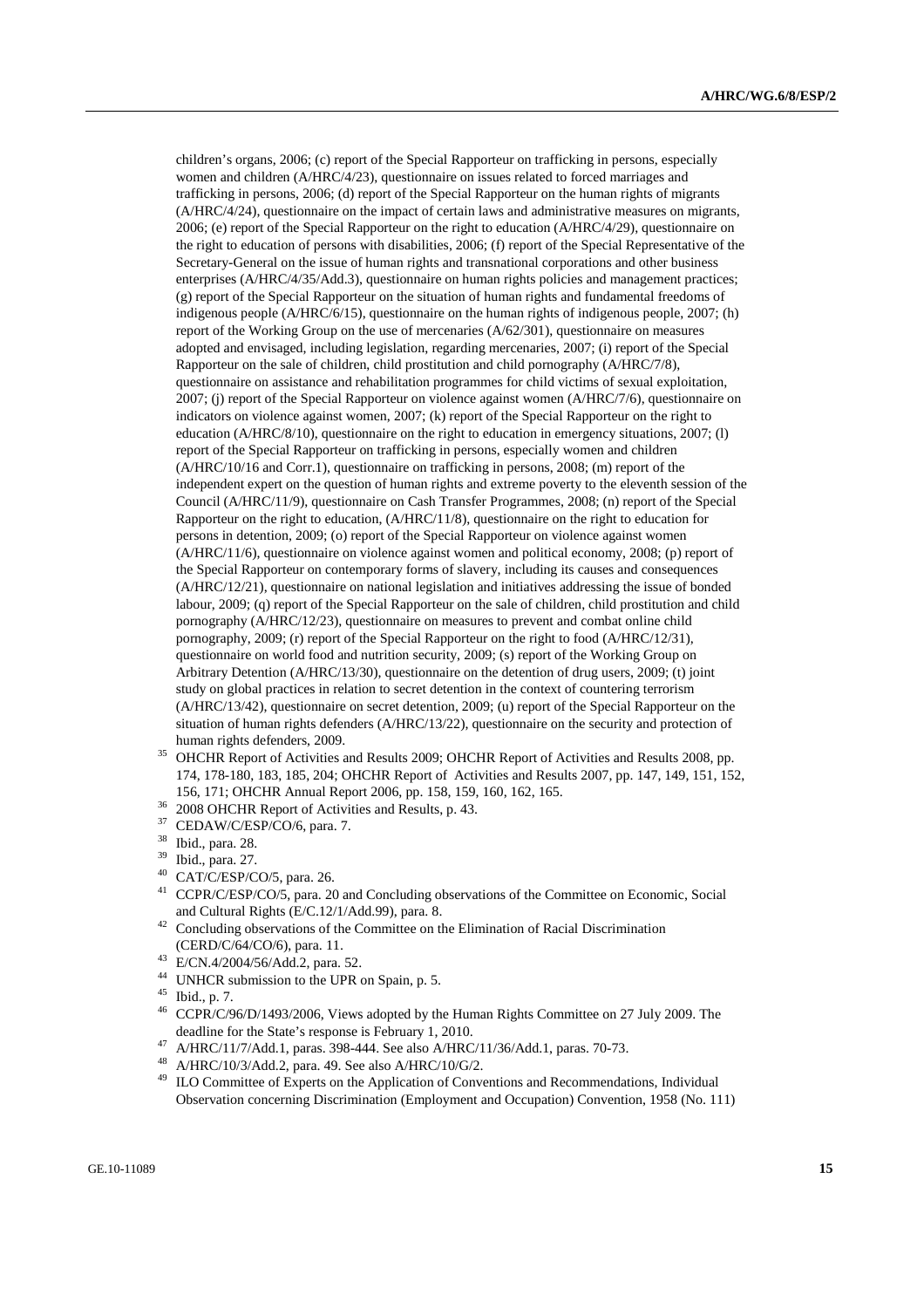Spain (ratification: 1967) 2009, Geneva, doc. No. (ILOLEX): 062009ESP111, third paragraph.<br>
<sup>50</sup> CAT/C/ESP/CO/5, para. 19.

- 
- 51 E/CN.4/2004/56/Add.2, para. 69.
- 52 CCPR/C/ESP/CO/5, para. 13.
- 53 A/HRC/10/3/Add.2, para. 63. See also A/HRC/10/G/2.
- 54 A/HRC/7/3/Add.2, para. 635.
- 55 Committee against Torture, Communication No. 59/1996 (CAT/C/20/D/59/1996), Views adopted on 14 May 1998 and Communication No. 212/2002 (CAT/C/34/D/212/2002), Views adopted on 17 May
- 2005.<br><sup>56</sup> CAT/C/ESP/CO/5, para. 13.
- 57 A/HRC/10/3/Add.2, para. 64. See also A/HRC/10/G/2.
- 58 CCPR/C/ESP/CO/5, para. 5.
- 59 CAT/C/ESP/CO/5, para. 12.
- 60 CCPR/C/ESP/CO/5, para. 14.
- 61 A/HRC/10/3/Add.2, para. 62. See also A/HRC/10/G/2.
- 62 E/CN.4/2004/56/Add.2, para. 66 and A/HRC/4/33/Add.2, paras. 559–561.
- $^{63}$  UNHCR submission to the UPR on Spain, annex I, p. 4, citing CERD/C/64/CO/6, para. 11.  $^{64}$  CERD/C/64/CO/6, para. 11.
- 
- 65 CAT/C/ESP/CO/5, para. 24.
- 66 CEDAW/C/ESP/CO/6, para. 19.
- 67 E/C.12/1/Add.99, para. 17; CCPR/C/ESP/CO/5, para. 12.
- <sup>68</sup> Concluding observations of the Committee on the Rights of the Child (CRC/C/15/Add.185), para. 40.
- 69 CAT/C/ESP/CO/5, para. 25.
- 70 A/HRC/7/16/Add.2, para. 99. See also A/HRC/7/G/13.
- 71 CEDAW/C/ESP/CO/6, para. 21.
- 72 UNHCR submission to the UPR on Spain, p. 6.
- 73 CRC/C/OPSC/ESP/CO/1, para. 12.
- 74 CAT/C/ESP/CO/5, para. 28.
- 75 CEDAW/C/ESP/CO/6, para. 22.
- 76 CRC/C/OPSC/ESP/CO/1, para. 26.
- 77 E/C.12/1/Add.99, para. 16.
- 78 CCPR/C/ESP/CO/5, para. 7.
- 79 Ibid., para. 17.
- $80$  A/61/40, p. 729.
- <sup>81</sup> CCPR/C/ESP/CO/5, para. 15.
- 82 A/HRC/10/3/Add.2, para. 59. See also A/HRC/10/G/2.
- 83 CCPR/C/ESP/CO/5, para. 9. See also CAT/C/ESP/CO/5, para. 21.
- <sup>84</sup> Comments by the Government of Spain on the concluding observations of the Human Rights
- Committee (CCPR/C/ESP/CO/5/Add.1), para. 9. 85 A/HRC/13/31, para. 482; see also paras 486–495.
- 86 CAT/C/ESP/CO/5, para. 10.
- 87 CCPR/C/ESP/CO/5, para. 18.
- 88 Ibid., para. 19.
- 89 A/HRC/10/3/Add.2, para. 12. See also A/HRC/10/G/2.
- 90 A/HRC/10/G/2, p. 16.
- 91 A/HRC/4/27/Add.1, para. 577.
- 92 Ibid., para. 578.
- 93 A/HRC/10/3/Add.2, para. 55. See also A/HRC/10/G/2.
- <sup>94</sup> United Nations Statistics Division coordinated analyses, available from: http://millenniumindicators.un.org/unsd/mdg/Data.aspx. 95 E/C.12/1/Add.99, para. 12.
- 
- 96 CEDAW/C/ESP/CO/6, para. 23.
- 97 E/C.12/1/Add.99, para. 15.
- 98 Ibid., para. 32.
- <sup>99</sup> CEDAW/C/ESP/CO/6, para. 26.<br><sup>100</sup> E/C.12/1/Add.99, para. 40.
-